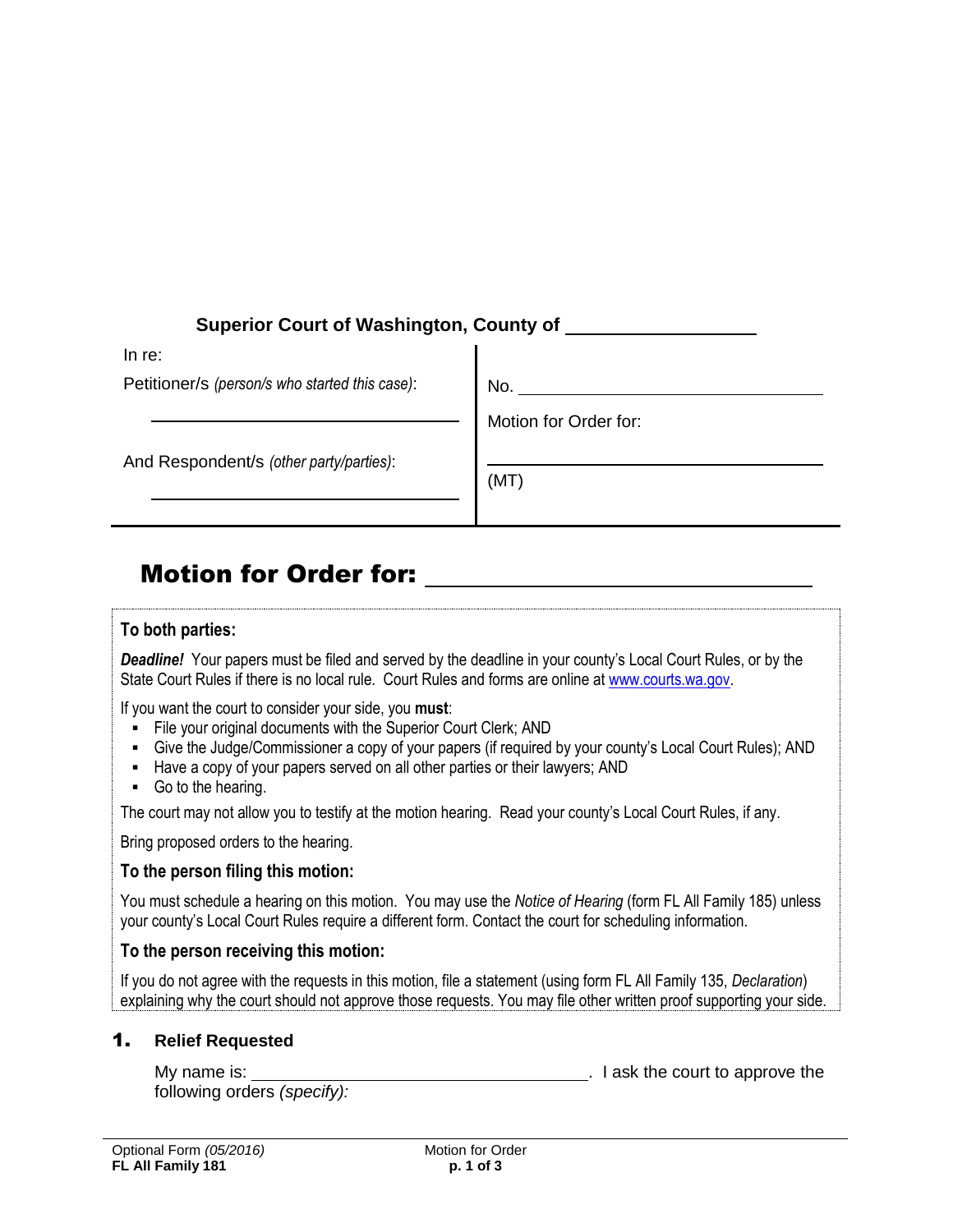#### 2. **Statement of Issues**

I ask the court to decide the following issues *(specify):*

#### 3. **Statement of Facts/Grounds**

These facts support my request *(list supporting facts):*

# 4. **Evidence Relied Upon**

I ask the court to consider this evidence *(list all declarations and other documents that support this request):*

# 5. **Legal Authority**

I have the right to ask for these orders according to the law *(describe the legal authority that supports your request):* 

6. A Proposed Order *(check one):* is is **not** attached to this *Motion*.

# **Person making this motion fills out below**

I declare under penalty of perjury under the laws of the state of Washington that the facts I have provided on this form are true.  $\Box$  I have attached *(number of):* pages.

Signed at *(city and state):* Note: Date: Date:

**Person making this motion signs here** *Print name here* 

I agree to accept legal papers for this case at *(check one):*

 $\Box$  my lawyer's address, listed below.